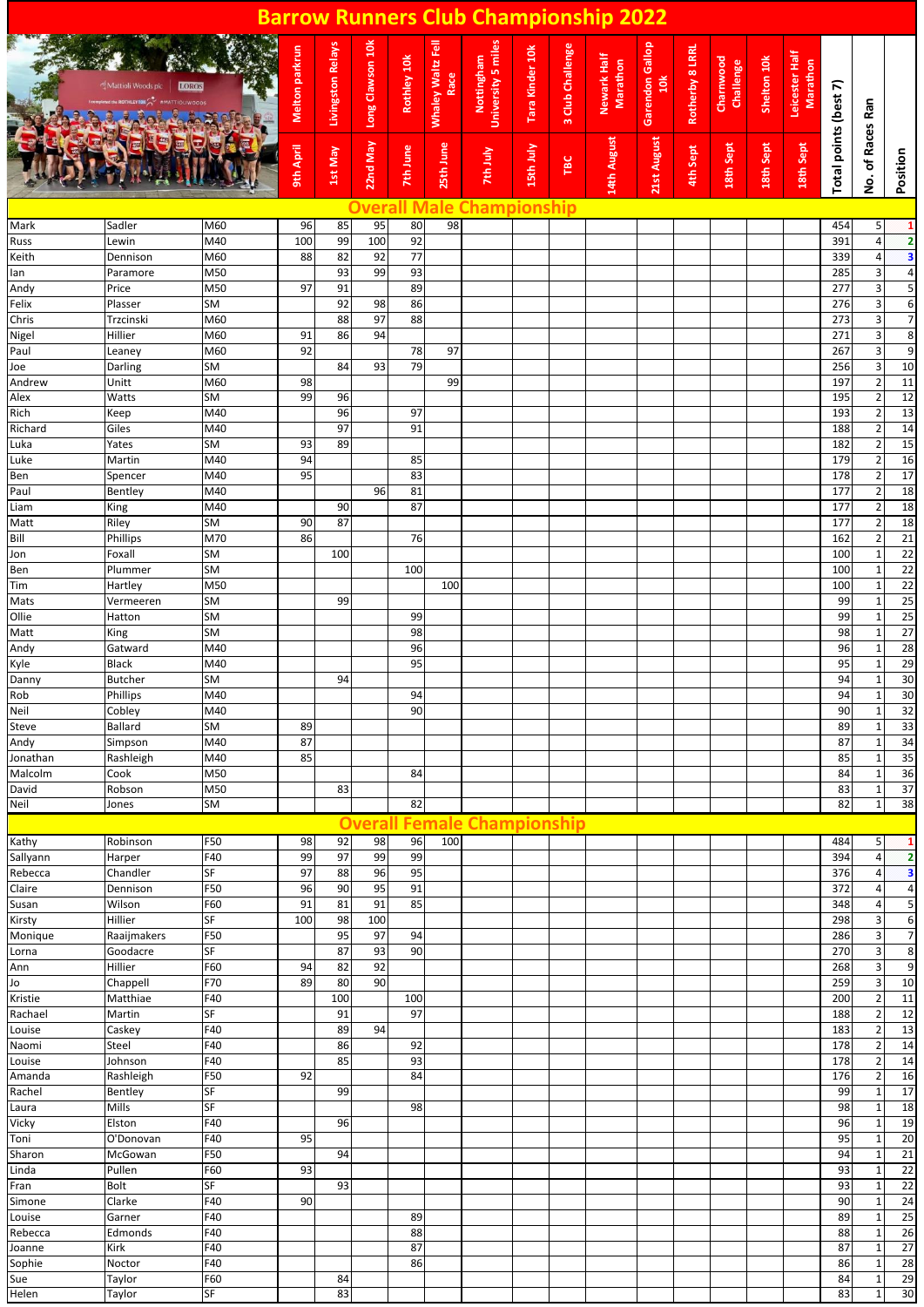| Sarah | <b>Wid</b><br>ckerson | IF40 |  | $\sim$<br>၀၁ |  |  |  |  |  | o.<br>൦ | 30 |
|-------|-----------------------|------|--|--------------|--|--|--|--|--|---------|----|
|       |                       |      |  |              |  |  |  |  |  |         |    |